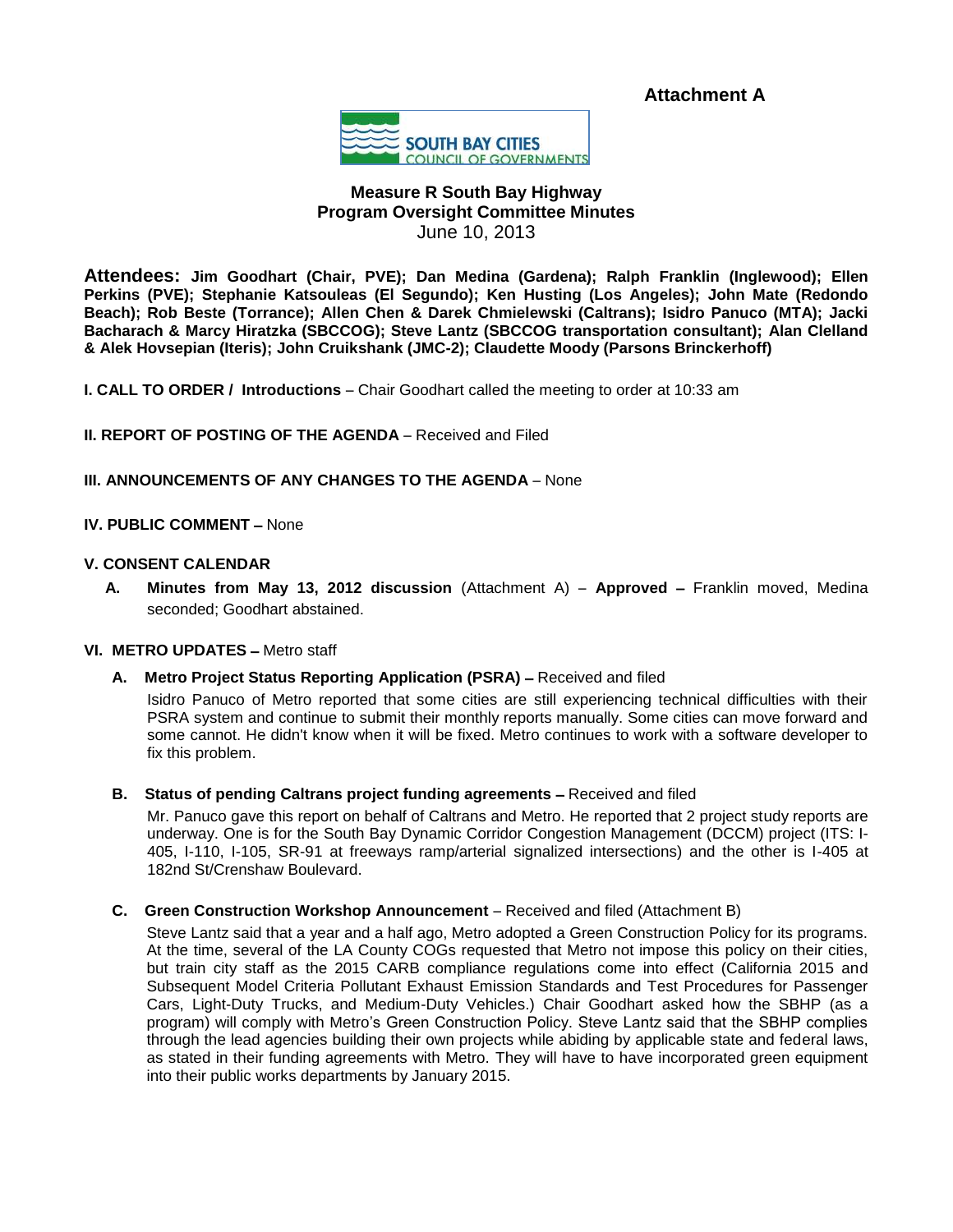## **VII. SBHP PROJECT STATUS – Steve Lantz**

### **A. SBHP Contract Line Item Reallocations** (Attachment C) **- Approved**

Steve Lantz explained that, to complete the Phase II project tasks by June 30, 2013 without exceeding the initially-approved \$1,215,965 Iteris Phase II budget, the Measure R Oversight Committee recommends that the SBCCOG Board approve the reallocations contained in this agenda item and in the South Bay Measure R Highway Program March 31, 2013 Reallocation Report (Exhibit A). Funds that were not needed to complete the task in these line items will be subtracted from the line item's budget authority and the ITS plan will be given \$25,000 from that source, leaving a net of \$3,247 in unallocated surplus for completed tasks.

**MOTION** by Councilman Franklin, seconded by Councilman Medina, to **approve** the SBHP Contract Line Item Reallocations as submitted. No objection. So ordered.

#### **B.** Metro Measure R Project acceleration proposal Update - Received and filed

Steve Lantz reported that there are two major items on the next Metro Board agenda that threaten the integrity of the South Bay Highway Program: 1) Measure R Acceleration and; 2) reallocation of funds to cost overruns on rail lines. SBCCOG will potentially suffer a major loss in funds for future transportation projects over the next 3 decades. The SBCCOG needs to fight for fair Measure R funding protection. The second issue facing the SBCCOG is a Metro Board item that authorizes a contractor for the Crenshaw rail project. This presents a problem for the South Bay because Metro's map of the South Bay (from their 2009 Long-Range Transportation Plan) is different from the SBCCOG's definition of South Bay boundaries. The cooperative agreement between Metro and the SBCCOG does not specify boundaries. The Crenshaw Line life of project budget is now estimated to be exceeded by an estimated \$160 million, and current Metro policy calls for that money to be extracted from other projects in the sub-region in which the rail line is physically located. According to Metro, the SBHP should be financing projects in a much larger territory than previously assumed by the SBCCOG. Jacki Bacharach added that Metro is sacrificing system maintenance for capital. Chair Goodhart suggested forming a subcommittee in order to formulate a strategy for June 27, when the Metro Board will discuss this item. Jacki Bacharach would like as many elected officials and city managers to attend on the SBCCOG's behalf and testify against these issues. Claudette Moody of Parsons Brinckerhoff suggested requesting postponement of this issue until Eric Garcetti is sworn in as a Metro Board member. Rob Beste remarked that, regarding acceleration, Incoming Metro Board Chair DuBois, and Members O'Connor and Knabe are supporting the SBCCOG's Hold Harmless request.

## **C**. **SBHP June 2013 Project Progress Report** (Attachment D) – Received and filed

#### **D. SBHP June 2013 Project Risk Report** (Attachment E) – Received and filed

Caltrans' DCCM ITS project (MR312.11) moved up from yellow to green. The FA has been signed by Metro and is in the process of being signed by Caltrans. Regarding the Seismic retrofit of Sepulveda Blvd Bridge in Manhattan Beach (MR312.28), the City and Metro concluded negotiations and are executing a FA with a new scope. Caltrans requested the geometric and project limit change and met with the City to finalize project requirements and limits. Design will start and be completed by June 2014. The estimated start of construction is fall 2014. Iteris will confirm the project's construction cost estimate. Steve Lantz said that while he has observed how Iteris works with Metro and the lead agencies to create this report, he would like several months of transition to bring back to the MRO a recommendation of whether or not he and Marcy Hiratzka can do this task administratively with little consultant technical assistance. Jacki Bacharach suggested that the process be monitored over the next year.